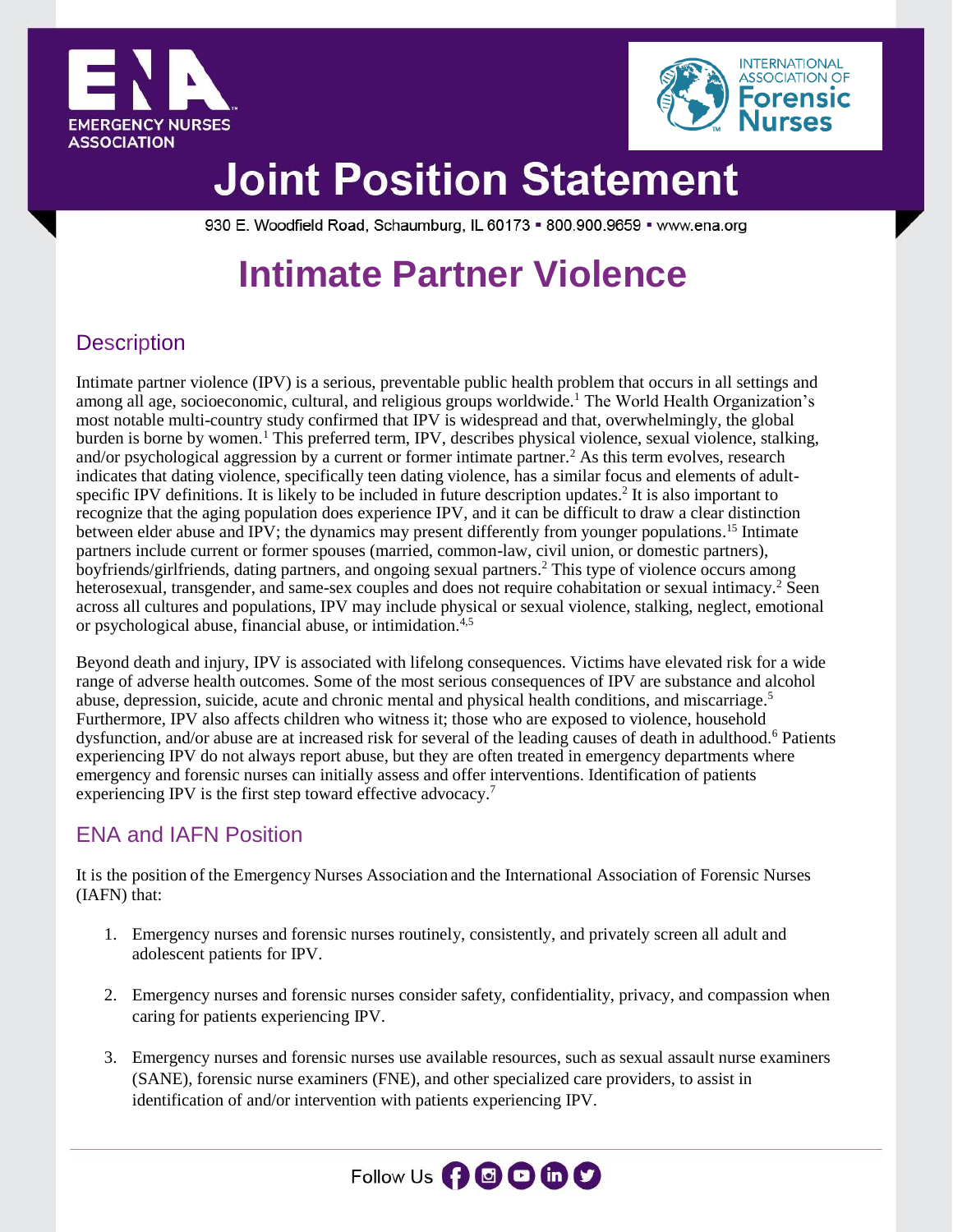



930 E. Woodfield Road, Schaumburg, IL 60173 = 800.900.9659 = www.ena.org

- 4. Emergency nurses and forensic nurses disclose to patients the limits of confidentiality and report IPV according to their jurisdictional laws and institutional policies, understanding that adult patients may have the right to decline legal intervention.
- 5. Emergency nurses and forensic nurses collaborate with other community professionals and/or healthcare disciplines to develop and implement strategies, protocols, and education for improved identification, reporting, protection, and prevention when caring for individuals at risk for IPV, maltreatment, and neglect.
- 6. Emergency nurses and forensic nurses use evidence-based tools and educational resources to facilitate and authenticate the approach to screening and caring for the IPV patient.
- 7. Hospitals take a proactive role in implementing measures to promote public awareness of IPV in multiple languages – for example, with posters and/or information cards in public restrooms and waiting rooms – and develop procedures to ensure the safety of victims, patients, staff, and visitors when a victim requiring assistance presents to the facility.
- 8. Hospitals and healthcare systems globally provide ongoing culturally sensitive, trauma-informed education and in-service training to all staff to ensure awareness of IPV.

### **Background**

Research has significantly improved our understanding of the immediate and long-term consequences associated with IPV.<sup>4,5,8</sup> Given the high prevalence of IPV and the underlying adverse health outcomes and costs of IPV, it is critical to address this public health problem worldwide. Members at the World Health Assembly (2016) endorsed a global plan of action to "... strengthen the role of the health system within a national multisectoral response to address interpersonal violence, in particular against women and girls, and against children."<sup>9</sup> Major medical organizations, including the American College of Emergency Physicians (ACEP), The Joint Commission, and the US Preventative Services Task Force (USPSTF) advocate for point of contact healthcare providers to screen for IPV as part of preventative care.<sup>10</sup> While recommendations for routine screening of IPV vary, every patient, regardless of age, gender or sexual orientation, should be screened whenever possible due to the high prevalence of IPV in the emergency department.<sup>10</sup> At a minimum, the USPSTF recommends "… screen women of childbearing age … , and provide or refer women who screen positive to intervention services. The recommendation applies to women who do not have signs or symptoms of abuse."<sup>8</sup> The American Academy of Pediatrics (AAP) recognizes that children and their caregivers, when treated in a pediatric setting, should be screened for exposure to IPV. Abused caregivers are more likely to seek medical care for their children than for themselves, limiting contact with adult medical providers.<sup>11</sup> A recommendation from The Academy of Medicine, formerly the Institute of Medicine (IOM), suggested that all women should be screened for IPV and sexual violence; their research found that healthcare providers working in emergency department settings only screened 20–25% of their encounters. This leads to missed opportunities for intervention, increased safety, and prevention of future violence.<sup>12</sup>

IPV prevention and intervention can substantially decrease the public health burden of IPV and improve the health and well-being of patients in the health care system.<sup>5</sup> Research indicates that in practice, screening rates are low; even with protocol implementation and training initiatives providers feel uncertain about or

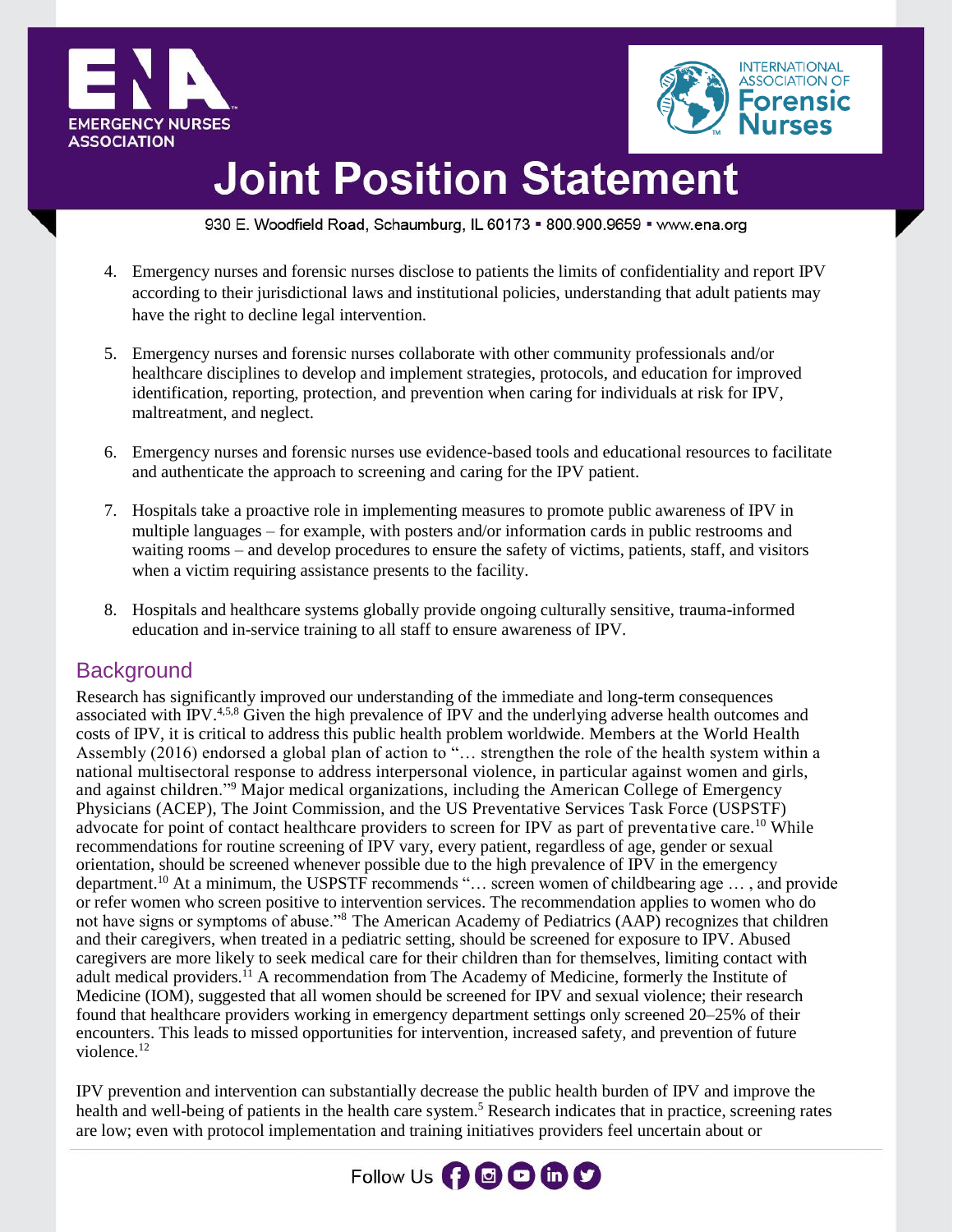



930 E. Woodfield Road, Schaumburg, IL 60173 = 800.900.9659 = www.ena.org

uncomfortable with screening questions, positive disclosures, and safety planning.<sup>10</sup> Screening rates have been found to be as low as 1.5% to 13% among emergency and primary care physicians.<sup>13</sup> Organizations that utilize more "comprehensive" approaches have been effective in increasing their screening rates by including effective screening protocols, thorough and ongoing training for staff, immediate access or referral to support services, and overall institutional support for IPV.<sup>13</sup> In addition to screening tools, utilization of risk assessment tools is helpful in safety and discharge planning for this patient population. According to the CDC, among IPV-related homicides, 79.2% and 14.3% were perpetrated by a current or former intimate partner, and approximately one in 10 victims experienced some form of violence in the month preceding their death.<sup>17</sup> The presence of a firearm in an IPV situation increases the risk of homicide 500%<sup>18</sup>, and victims of strangulation, compared to those where strangulation was not used as means to control, have a 750% increased risk of homicide.<sup>16</sup> Educating victims to better understand their potential for danger, in addition to the acute and longterm health consequences of IPV, completes an inclusive patient plan of care. Understanding victim rights becomes imperative for emergency staff in jurisdictions where privacy rights allow patients to decline legal intervention.<sup>14</sup> Increasing awareness assists emergency and forensic nurses with becoming more knowledgeable about IPV and more committed to assimilating the skills of identification, assessment, intervention, prevention, documentation, and reporting into nursing practice. This can be done safely and effectively without endangering patients by continuous training in best practice guidelines, enabling emergency nurses to potentially identify those at risk, and improve patient-centered outcomes.<sup>10</sup> IPV is a cycle that may not be broken during a single emergency department visit; however, identifying and providing resources is a necessary step towards making a difference, increasing confidence and safety, and improving the overall health outcome for patients.<sup>10</sup>

#### **Resources**

American Nurses Association; International Association of Forensic Nurses. (2009). *Forensic nursing: Scope and standards of practice*. Silver Spring, MD: Nursebooks.org

Center for Health Care Strategies, Inc. (n.d.). Resource list for trauma-informed care. Retrieved from [http://www.hmprg.org/assets/root/ACEs/Toolkit/TIC-Resource-List-\\_September-2015.pdf](http://www.hmprg.org/assets/root/ACEs/Toolkit/TIC-Resource-List-_September-2015.pdf)

Emergency Nurses Association. (2018). *ENA clinical practice guideline: Intimate Partner Violence.* Retrieved from<https://www.ena.org/practice-resources/resource-library/clinical-practice-guidelines/1>

Emergency Nurses Association. (2016). *ENA topic brief: An overview of strangulation injuries and nursing implications*. Retrieved from<https://www.evawintl.org/Library/DocumentLibraryHandler.ashx?id=898>

FORGE. (n.d.) *Safety planning for transgender and gender non-conforming IPV patients who are experiencing intimate partner violence.* Retrieved from<http://forge-forward.org/wp-content/docs/safety-planning-tool.pdf>

International Forensic Nurse Association. (2017). *Non-fatal strangulation documentation toolkit*. Retrieved from <http://www.forensicnurses.org/page/STOverview>

International Association of Forensic Nurses. (2012). *Forensic nurse intimate partner violence education guidelines.* Elkton, MD: Author.

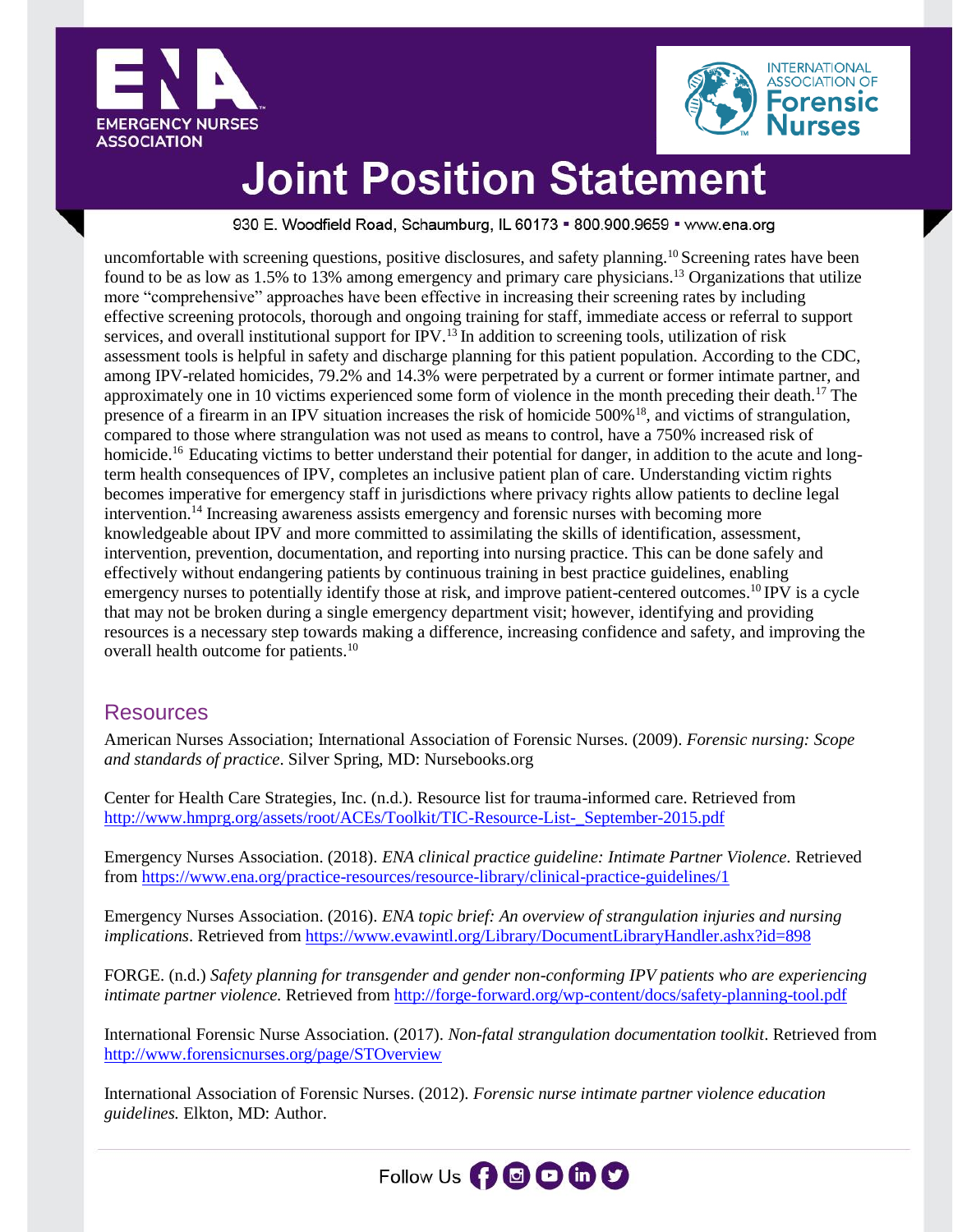



930 E. Woodfield Road, Schaumburg, IL 60173 = 800.900.9659 = www.ena.org

National Health Resource Center on Domestic Violence. (2018). Health Professionals' web page. Retrieved from<http://ipvhealth.org/health-professionals/>

National Coalition Against Domestic Violence: 1-303-839-1852. Retrieved from [http://www.ncadv.org](http://www.ncadv.org/)

The National Domestic Violence Hotline: 1-800-799-SAFE (7233). Retrieved from<http://www.thehotline.org/>

National Sexual Assault Hotline: 1-800-656-HOPE (4673). Retrieved from [http://www.rainn.org](http://www.rainn.org/)

U.S. Department of Health and Human Services. (2018). *State domestic violence coalitions.* Retrieved from <https://www.acf.hhs.gov/fysb/programs/family-violence-prevention-services/programs/state-dv>

U.S. Department of Health and Humans Services. (2018). *Health information privacy.* Retrieved from [www.hhs.gov/hipaa/for-professionals](http://www.hhs.gov/hipaa/for-professionals)

U.S. Department of Justice Office of Violence Against Women. (2013*). A national protocol for sexual assault medical forensic examinations: Adults/adolescents.* Retrieved from [https://www.ncjrs.gov/pdffiles1/ovw/241903.pdf](https://urldefense.proofpoint.com/v2/url?u=https-3A__www.ncjrs.gov_pdffiles1_ovw_241903.pdf&d=DwMFAg&c=heEcP2AsrLOv4XP8e7I9NA&r=cNokB9UMHtSHcGmBs2dyx9d6uCubhPBMN3opqDlUkIE&m=hmLnZb8SsAWuTpuskPZufWr0GjCwTVzSfflruclxEAs&s=szgi1APgH3d_rN7Orct-ySu3hUjNBuKvxcvBgWyDppk&e=)

World Health Organization (2018). Intimate partner and sexual violence. Retrieved from [http://www.who.int/violence\\_injury\\_prevention/violence/sexual/en/](http://www.who.int/violence_injury_prevention/violence/sexual/en/)

World Health Organization. (n.d.). *Health care for women subjected to intimate partner violence: A clinical handbook.* Retrieved from [http://apps.who.int/iris/bitstream/handle/10665/136101/WHO\\_RHR\\_14.26\\_eng.pdf?sequence=1](http://apps.who.int/iris/bitstream/handle/10665/136101/WHO_RHR_14.26_eng.pdf?sequence=1)

#### References

1. World Health Organization. (2010). Preventing intimate partner and sexual violence against women: Taking action and generating evidence. Retrieved from

[http://apps.who.int/iris/bitstream/handle/10665/44350/9789241564007\\_eng.pdf?sequence=1](http://apps.who.int/iris/bitstream/handle/10665/44350/9789241564007_eng.pdf?sequence=1)

- 2. Breiding, M. J., Basile, K. C., Smith, S. G., Black, M. C., & Mahendra, R. R. (2015). Intimate partner violence surveillance: Uniform definitions and recommended data elements, version 2.0. Atlanta: National Center for Injury Prevention and Control, Centers for Disease Control and Prevention. Retrieved from https://www.cdc.gov/violenceprevention/pdf/intimatepartnerviolence.pdf
- 3. Knox, B. (2018). Screening for intimate partner violence in women: Creating proper practice habits. *The Nurse Practitioner*, *43*(5), 14–19. Retrieved from https://nursing.ceconnection.com/ovidfiles/00006205-201805000- 00003.pdf
- 4. Centers for Disease Control and Prevention. (2018). Intimate partner violence. Retrieved from <http://www.cdc.gov/ViolencePrevention/intimatepartnerviolence/index.html>
- 5. Black, M. C. (2011). Intimate partner violence and adverse health consequences: Implications for clinicians. *American Journal of Lifestyle Medicine*, *5*(5), 428–439. https://doi.org/10.1177/1559827611410265
- 6. Felitti, V. J., Anda, R. F., Nordenberg, D., Williamson, D. F., Spitz, A. M., Edwards, V., & Marks, J. S. (1998). Relationship of childhood abuse and household dysfunction to many of the leading causes of death in adults. *American Journal of Preventive Medicine, 14*(4), 245–258. [https://doi.org/10.1016/S0749-3797\(98\)00017-8](https://doi.org/10.1016/S0749-3797(98)00017-8)

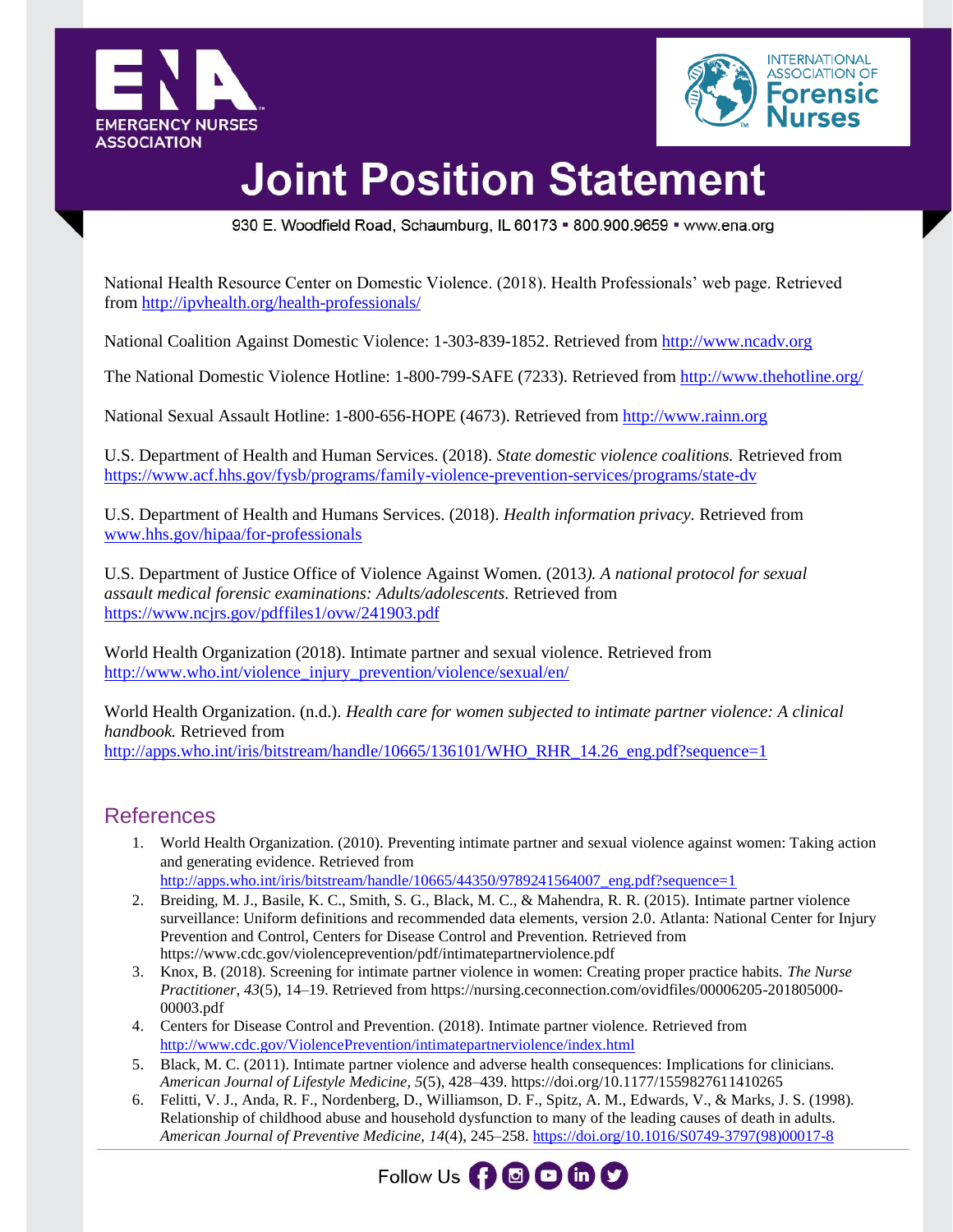



930 E. Woodfield Road, Schaumburg, IL 60173 = 800.900.9659 = www.ena.org

- 7. Family Violence Prevention Fund. (2004). Part II: Guidelines for responding to intimate partner violence victimization in health settings. In *National consensus guidelines on identifying and responding to domestic violence victimization in health care settings* (pp. 11–20). San Francisco, CA: Author. Retrieved from https://www.futureswithoutviolence.org/userfiles/file/Consensus.pdf
- 8. Agency for Healthcare Research and Quality, US Preventative Task Force. (2013). Intimate partner violence and abuse of elderly and vulnerable adults: Screening*.* Retrieved from <http://www.uspreventiveservicestaskforce.org/uspstf/uspsipv.htm>
- 9. World Health Organization. (2017). Violence against women. Retrieved from [http://www.who.int/news](http://www.who.int/news-room/fact-sheets/detail/violence-against-women)[room/fact-sheets/detail/violence-against-women](http://www.who.int/news-room/fact-sheets/detail/violence-against-women)
- 10. Choo, E., & Houry, D. (2015). Managing intimate partner violence in the emergency department. *Annuals of Emergency Medicine, 65*(4), 447–451. https://doi.org/10.1016/j.annemergmed.2014.11.004
- 11. Bressler, C., Brink, F., & Crichton, K. (2016). Screening for intimate partner violence in the pediatric emergency department. *Clinical Pediatric Emergency Medicine*, *17*(4), 249–254. https://doi.org/10.1016/j.cpem.2016.10.002
- 12. Sutherland, M., & Hutchinson, K. (2018). Intimate partner and sexual violence screening practices of college health care providers. *Applied Nursing Research, 39*, 217–219. https://doi.org/10.1016/j.apnr.2017.11.031
- 13. Williams, J., Halstead, V., Salani, D., & Koermer, V. (2015). Intimate partner violence screening and response: Policies and procedures across the health care facilities. *Women's Health Issues Journal, 26*(4), 377–383. https://doi.org/10.1016/j.whi.2016.03.006
- 14. Department of Health and Human Services, Office for Civil Rights. (2004). When does the privacy rule allow covered entities to disclose protected health information to law enforcement officials? Retrieved from [https://www.hhs.gov/hipaa/for-professionals/faq/505/what-does-the-privacy-rule-allow-covered-entities-to](https://www.hhs.gov/hipaa/for-professionals/faq/505/what-does-the-privacy-rule-allow-covered-entities-to-disclose-to-law-enforcement-officials/index.html)[disclose-to-law-enforcement-officials/index.html](https://www.hhs.gov/hipaa/for-professionals/faq/505/what-does-the-privacy-rule-allow-covered-entities-to-disclose-to-law-enforcement-officials/index.html)
- 15. McGarry, J., Ali, P., & Hinchliff, S. (2016). Older women, intimate partner violence and mental health: A consideration of the particular issues for health and healthcare practice. *Journal of Clinical Nursing, 26*(15–16), 2177–2191. https://doi.org/10.1111/jocn.13490
- 16. Mack, M. (2013). States with strangulation legislation. A product of the Training Institute on Strangulation Prevention. Retrieved from https://www.strangulationtraininginstitute.com/
- 17. Petrosky, E., Blair, J., Betz, C., Fowler, K., Jack, S., & Lyons, B. (2017). Racial and ethnic differences of homicides of adult women and the role of intimate partner violence – United States, 2003–2014. *Morbidity and Mortality Weekly Report, 66*(28), 741–746. https://doi.org/10.15585/mmwr.mm6628a1
- 18. Campbell, J., Webster, D. & Koziol-McLain, J., Block, C., Campbell, D., Curry, M. A., . . . Laughon, K. (2003). Risk factors for femicide in abusive relationships: Results from a multisite case control study. *American Journal of Public Health*, *93*(7), 1089–1097. https://doi.org/ 10.2105/AJPH.93.7.1089

### Authors

#### Authored by

Katie Bush, MSN, APRN, FNP-C, CEN, SANE-A Kim Nash, BSN, RN, SANE-A, SANE-P

#### Contributors

2018 ENA Position Statement Committee G. J. Breuer, RN, CEN, CCRN, FAEN Judith Carol Gentry, MHA, BSN, RN, CEN, CPEN, CFRN, CTRN, CNML, NE-BC, RN-BC Kimberly Johnson, PhD, RN Sherry Leviner, PhD, RN, CEN, FNP-C